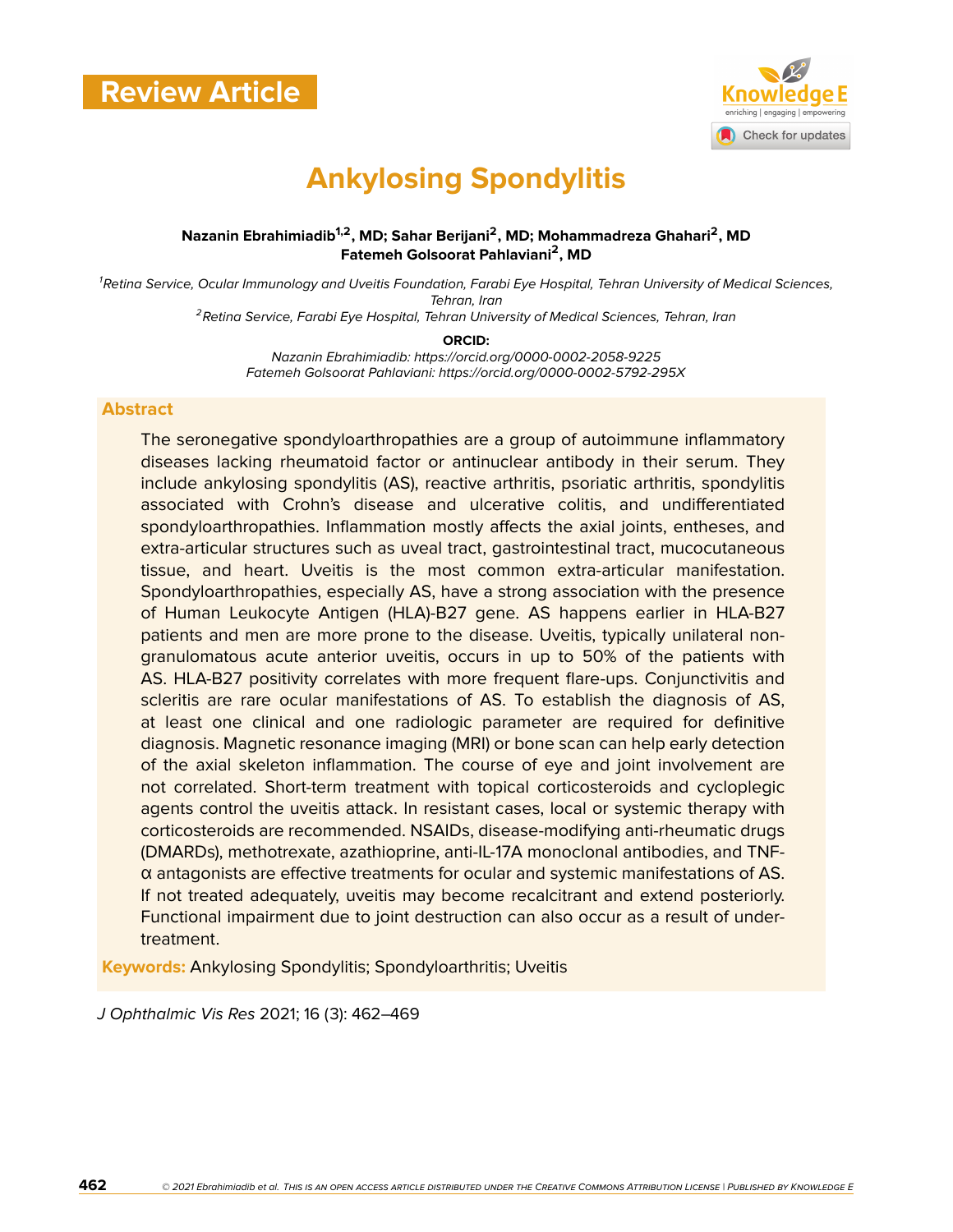#### **INTRODUCTION**

#### **Origin/History**

The seronegative spondyloarthropathies include the following:

- Ankylosing Spondylitis (AS)
- Reactive arthritis (also referred to as Reiter's syndrome)
- Psoriatic arthropathy
- Spondylitis associated with nonspecific inflammatory bowel diseases (IBD) such as Crohn's disease and ulcerative colitis
- Undifferentiated spondyloarthropathies.<sup>[\[1,](#page-6-0) [2](#page-6-1)]</sup>

In 1970, physicians described the shared clinical symptoms of the seronegative spondyloarthropathies as a distinct category of diseases distinct from rheumatoid arthritis.<sup>[[3\]](#page-6-2)</sup>

When referring to patients with AS (Bechterew disease, Marie-Strumpell disease), they are considered "seronegative" because they typically have a negative rheumatoid factor and antinuclear antibody. Spondyloarthropathy is an umbrella term for a group of rheumatologic diseases that have common clinical features: (1) Inflammation of joints (primarily axial spine and sacroiliac, though peripheral joints may also be affected), (2) Enthesitis, which is defined by inflammation of where tendons, ligaments, and joint capsules are attached to the bone, (3) Extra-articular involvement such as uveitis, gastrointestinal (GI) disease, mucocutaneous lesions and cardiac abnormalities, and (4) the presence of Human Leukocyte Antigen (HLA)-B27 gene.<sup>[\[2\]](#page-6-1)</sup>

Ocular involvement, especially in the form of anterior uveitis, is the most common

#### **Correspondence to:**

Fatemeh Golsoorat Pahlaviani, MD. Retina Service, Farabi Eye Hospital, Tehran University of Medical Sciences, Tehran, Iran. Unit 9, No. 38, 14th east Alley, North Allameh Tabatabaee St., Sa'adat abad St., Tehran 1997863811, Iran

E-mail: arezoupahlaviani@gmail.com

Received: 23-05-2020 Accepted: 21-11-2020

**Access this article online**

**Website:** <https://knepublishing.com/index.php/JOVR> **DOI:** 10.18502/jovr.v16i3.9440

extra-articular manifestation of the seronegative spondyloarthropathies. $^{[4]}$  $^{[4]}$  $^{[4]}$  Among the seronegative spondyloarthropathies, AS is known to have the highest association with anterior uveitis.<sup>[[1\]](#page-6-0)</sup> This section will focus on the ocular manifestations of AS.

Methodology: We used PubMed and Google Scholar databases to review the literature. The keywords used were "Spondyloarthritis" AND "Ankylosing Spondylitis" AND "Uveitis". Out of the 212 results obtained from the search, we selected the articles based on the relevancy to our topic and validity of the studies.

#### **Epidemiology**

AS is the most common form of seronegative spondyloarthropathies with the prevalence of 0.03–1.8%, which varies according to the frequency of HLA-B27 in the population.<sup>[[3](#page-6-2)]</sup> In the Caucasian population, it ranges between 0.15% and 1.8%. The incidence has been estimated between 0.49 (Japan) and 10 (Norway) per 100,000.<sup>[[3](#page-6-2)]</sup> Correlation between HLA-B27 and acute anterior uveitis is weakest in African–Americans, intermediate in Asians, and strongest in Whites.<sup>[\[4](#page-6-3)]</sup> Uveitis affects up to 50% of patients with AS while it occurs in approximately 2–5% of patients with inflammatory bowel disease and in about 7% of patients with psoriatic arthritis.<sup>[[5](#page-6-4)]</sup>

Among the seronegative spondyloarthropathies, AS has the strongest association with HLA-B27. Up to 90% of patients with AS have the HLA-B27 haplotype, while this number in the general population is <10%. Nevertheless, only 1–5% of all HLA-B27-positive individuals will develop the disease, indicating that other genes may play a role in the pathogenesis.<sup>[[6](#page-6-5), [7](#page-6-6)]</sup> The association of HLA-B27 and AS disease is, however, less dramatic in non-Caucasians. For example, in a study of a Moroccan population with AS, the HLA-B27 had a frequency of 64%.<sup>[[8](#page-6-7)]</sup>

In terms of clinical presentation, the typical patient with AS is a young man who presents

**How to cite this article:** Ebrahimiadib N, Berijani S, Ghahari MR, Pahlaviani FG. Ankylosing Spondylitis. J Ophthalmic Vis Res 2021;16:462–469.

This is an open access journal, and articles are distributed under the terms of the Creative Commons Attribution-NonCommercial-ShareAlike 4.0 License, which allows others to remix, tweak, and build upon the work non-commercially, as long as appropriate credit is given and the new creations are licensed under the identical terms.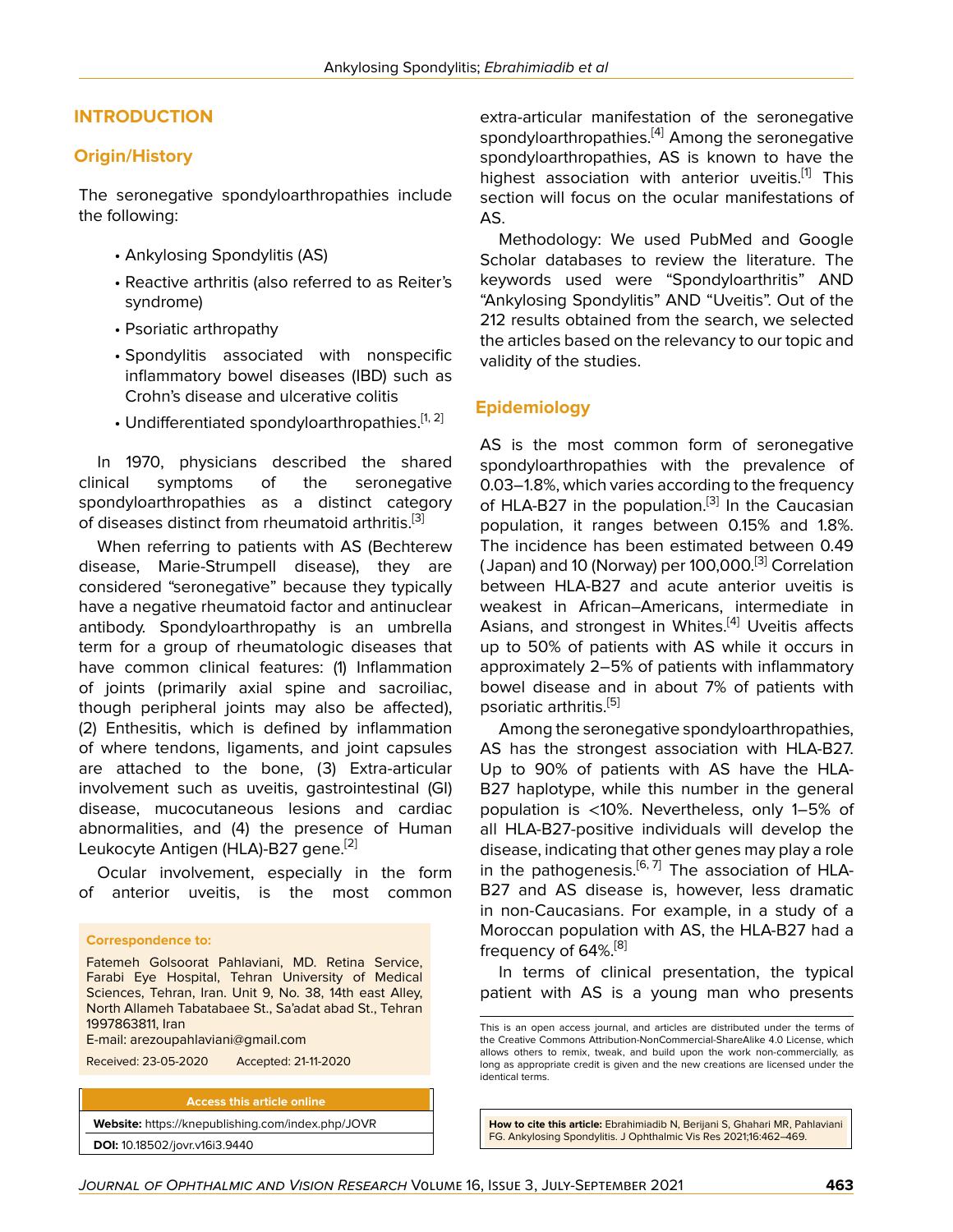with insidious onset of low back pain and morning stiffness. The disease onset is earlier in HLA-B27 patients. It usually occurs in the second decade of life and rarely occurs after the age of 45. Men are more prone to the disease and they more frequently develop anterior uveitis.<sup>[\[1\]](#page-6-0)</sup>

# **Pathophysiology/Etiology**

The pathogenesis of AS is unknown. However, the trigger of the inflammation may be an immune reaction to an environmental or bacterial antigen in a person with a predisposed genetic background.<sup>[\[2\]](#page-6-1)</sup> This may prompt the overexpression of interleukin-12 (IL-12), IL-17, and tumor necrosis factor alpha (TNF-α).<sup>[[9](#page-6-8), [10](#page-6-9)]</sup> High levels of TNF-α have been detected in the aqueous and sera of patients with different underlying causes of anterior uveitis including  $AS<sup>[2]</sup>$  $AS<sup>[2]</sup>$  $AS<sup>[2]</sup>$ 

The genetic component, HLA-B27, has been identified as the major predisposing factor for the disease. Like many other HLA class one molecules, it has a high degree of genetic polymorphism. To date, up to 105 subtypes, encoded by 132 alleles, have been identified. The correlation of these subtypes with susceptibility to AS varies. Dominant subtypes that are most commonly associated with the disease are HLA-B\*27:05 (Caucasians), HLA-B\*27:02 (Mediterranean populations), and HLA-B\*27:04 (Chinese).<sup>[[11\]](#page-6-10)</sup> HLA-DRB1 alleles have been also identified as another genetic risk factor for AS. HLA-DRB1\*08 positivity is associated with higher levels of TNF-α in the aqueous humor of patients with active uveitis.<sup>[\[11\]](#page-6-10)</sup>

# **Definition and Criteria for Diagnosis**

The modified New York Criteria described in 1984 outlines the diagnostic criteria for AS. It is based on clinical manifestations and evidence of sacroiliitis on X-ray. At least one clinical and one radiologic parameter are required for definitive diagnosis of  $AS$ <sup>[\[1](#page-6-0)]</sup> The clinical manifestations/parameters include: (1) history of inflammatory pain and morning stiffness in the lumbar spine for at least three months that improves with exercise and is not relieved by rest, (2) limitation of lumbar spine motion in both frontal and sagittal planes, and (3) limitation of chest expansion compared to normal values for

age and gender. The radiographic parameters include X-ray evidence of grade two to four sacroiliitis bilaterally or grade three or four sacroiliitis unilaterally.<sup>[[12\]](#page-6-11)</sup> Sclerosis and obliteration of the joint space, ligamentous calcification, squaring of the vertebrae, and in end stage disease, the characteristic ankylosed "bamboo" spine can be seen on plain radiography. It is noteworthy that seropositivity is neither necessary nor sufficient for establishing the diagnosis of  $AS.$ <sup>[[13\]](#page-6-12)</sup>

Establishing the diagnosis of AS relies on a thorough history and physical examination besides radiologic confirmation. The disease should not be ruled out if the aforementioned criteria are not met.[\[2\]](#page-6-1) Radiologic evidence of lumbar spine involvement may not appear in the first year of disease onset, so probable diagnosis of AS in the presence of typical clinical manifestation must continue to be a consideration. Other risk factors that may help to establish an earlier diagnosis are: absence of rheumatoid factor, HLA-B27 seropositivity, family history, male gender, disease onset prior to the age of 40 years, and frequent gastroenteritis.<sup>[[2](#page-6-1), [14\]](#page-6-13)</sup>

During the Annual Scientific Meeting of the American College of Rheumatology in 2009, new criteria for the diagnosis of AS were discussed and magnetic resonance imaging (MRI) was included to aid with the diagnosis of axial skeleton inflammation.<sup>[\[2\]](#page-6-1)</sup> This imaging modality has been proven to be more sensitive in detecting joint inflammation many years earlier than conventional radiography. With earlier diagnosis and treatment, permanent cartilage damage and bony erosions causing spinal deformity can be prevented.<sup>[\[15](#page-6-14), [16](#page-6-15)]</sup> Therefore, it is of utmost importance to suspect AS in patients with a history of inflammatory spinal pain or recurrent attacks of anterior uveitis. If plain radiography is negative in situations of high clinical suspicion, MRI and HLA-B27 testing should be requested. If MRI is contraindicated, bone scan can also be helpful in diagnosis of AS if plain films are normal  $^{[15, 16]}$  $^{[15, 16]}$  $^{[15, 16]}$  $^{[15, 16]}$  $^{[15, 16]}$ 

Laboratory findings in patients with AS may serve as markers of chronic disease but are not specific or diagnostic. These include normochromic and normocytic anemia, mild leukocytosis, increased erythrocyte sedimentation rate (ESR), increased C-reactive protein (CRP), and elevations in alkaline phosphatase and  $\text{IgA}$ <sup>[\[2\]](#page-6-1)</sup>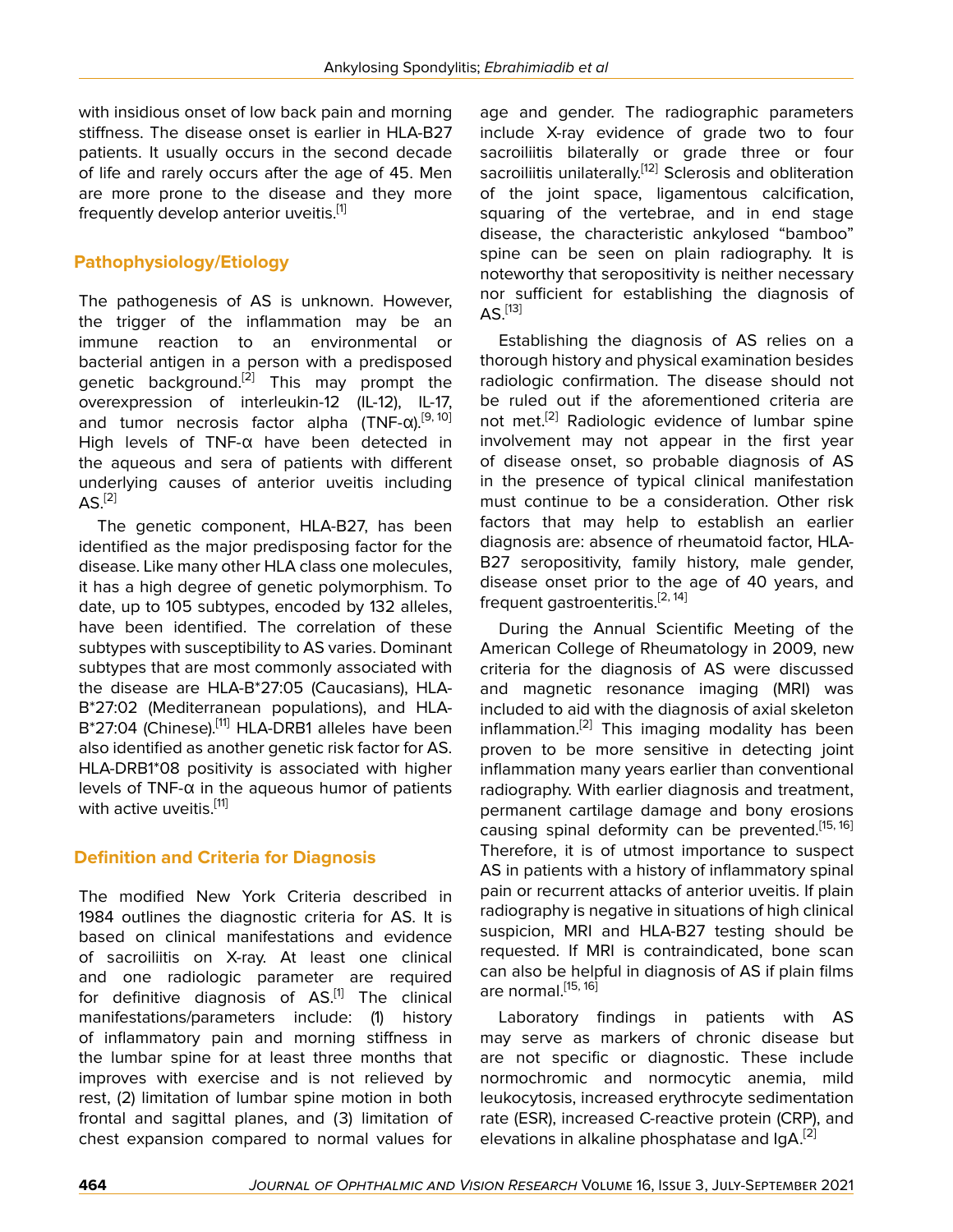#### **Symptoms and Signs**

#### *Systemic Inflammation*

Systemic inflammation primarily affects the sacroiliac joint, the spine, and the entheses. The patient may feel a unilateral or intermittent pain in the gluteal region or the lumbosacral area that within a few months becomes persistent and bilateral. In advanced disease, chronic and progressive inflammation leads to fusion of the sacroiliac joint and spine with progressive loss of spinal movement, loss of lumbar lordosis and kyphosis, and restricted respiratory excursion. "Bamboo spine" is a radiologic sign for an advanced disease. In addition, enthesopathy, such as Achilles tendonitis, plantar fasciitis, intercostal muscle tendonitis, and dactylitis can occur early in the disease and are painful and recurrent, resulting in structural damage. Other peripheral joints such as knee, hip, and shoulder can also be involved, typically as an asymmetric oligoarthritis that predominantly affects the lower  $limbs.$ <sup>[\[2\]](#page-6-1)</sup>

Rare extra-articular manifestations of the disease include upper lobe pulmonary fibrosis, cardiac involvements, aortic regurgitation, chronic prostatitis, cauda equina syndrome, occult bowel lesions, and amyloid deposition. These manifestations may present years after active disease.<sup>[\[2\]](#page-6-1)</sup> Patients may also present with constitutional symptoms including low grade fever, anorexia, fatique, and weight loss.<sup>[\[2\]](#page-6-1)</sup>

#### *Ocular Manifestations*

Acute anterior uveitis is the most common nonarticular manifestation of AS and presents in up to 30% of patients during the course of the disease and may increase to 50% with longer follow-up. $^{[4]}$  $^{[4]}$  $^{[4]}$ Uveitis is most often characterized by recurrent, asymmetric and bilateral iridocyclitis, involving only one eye at a time and is not related to the severity and course of joint involvement.<sup>[\[17\]](#page-6-16)</sup> It may be the first manifestation of AS, preceding the other articular symptoms. Underlying AS is diagnosed in about 24.3% of patients presenting with idiopathic acute anterior uveitis.<sup>[[18\]](#page-6-17)</sup> As a result, ophthalmologists play an important role in early diagnosis and treatment of the disease, which can lead to a more favorable prognosis.<sup>[[19](#page-6-18)]</sup> HLA-B27 positivity correlates with more frequent relapses and worse

prognosis of uveitis. The interval between attacks is highly variable and can range from one month to 35 years, although most commonly they occur between 14 and 25 months.<sup>[[4\]](#page-6-3)</sup>

Common forms of anterior uveitis in AS are iritis (with inflammatory cells in the anterior chamber and no involvement of the anterior vitreous), iridocyclitis (primary inflammation of the iris and secondary inflammation of the ciliary body; inflammatory cells present in both the anterior chamber and anterior vitreous), and cyclitis (inflammation of mainly the ciliary body).<sup>[[2](#page-6-1)]</sup> Patients typically present with sudden ocular pain, redness, photophobia, and decreased vision.<sup>[\[20](#page-7-0)]</sup> The main findings on examination are limbal injection, fine whitish–gray keratic precipitates, moderate to severe amounts of cells which may sometimes cause hypopyon and fibrinous exudate in the anterior chamber.<sup>[[5](#page-6-4)]</sup> Inflammatory cells in the anterior chamber of patients with AS are more static in nature. Thus, hypopyon seen in patients with AS can be distinguished from hypopyon that shifts easily in patients with Bechet's disease.<sup>[\[21](#page-7-1)]</sup> Although, non-granulomatous anterior uveitis is the typical manifestation, patients may present with posterior uveitis (choroiditis or retinochoroiditis), intermediate uveitis (vitritis, peripheral retinitis, and pars planitis), or panuveitis.<sup>[[1](#page-6-0), [4](#page-6-3)]</sup>

Initial therapies include topical corticosteroids and mydriatic drugs to avoid posterior synechia.<sup>[[2](#page-6-1)]</sup> If not treated properly, inflammation can extend to the posterior segment of the eye and vitritis, papillitis, retinal vasculitis, cystoid macular edema, epiretinal membrane, and pars plana exudate can  $\text{occur}^{[22]}$  $\text{occur}^{[22]}$  $\text{occur}^{[22]}$ 

Conjunctivitis and scleritis are other less common ocular manifestations of AS. Conjunctivitis is often bilateral, non-purulent, and self-limited. Scleritis may occur early or years after the disease activation.[[2](#page-6-1)]

#### **Disease Monitoring**

There is no individual blood marker to measure disease activity. Monitoring of the disease is subjective and is based on the clinical assessment. Functional deterioration can help monitor disease activity.<sup>[\[23](#page-7-3)]</sup> Ophthalmologists can schedule the frequency of follow-up visits based on the number and severity of uveitis episodes per year.

Radiographic imaging such as contrast enhanced MRI of the sacroiliac joint helps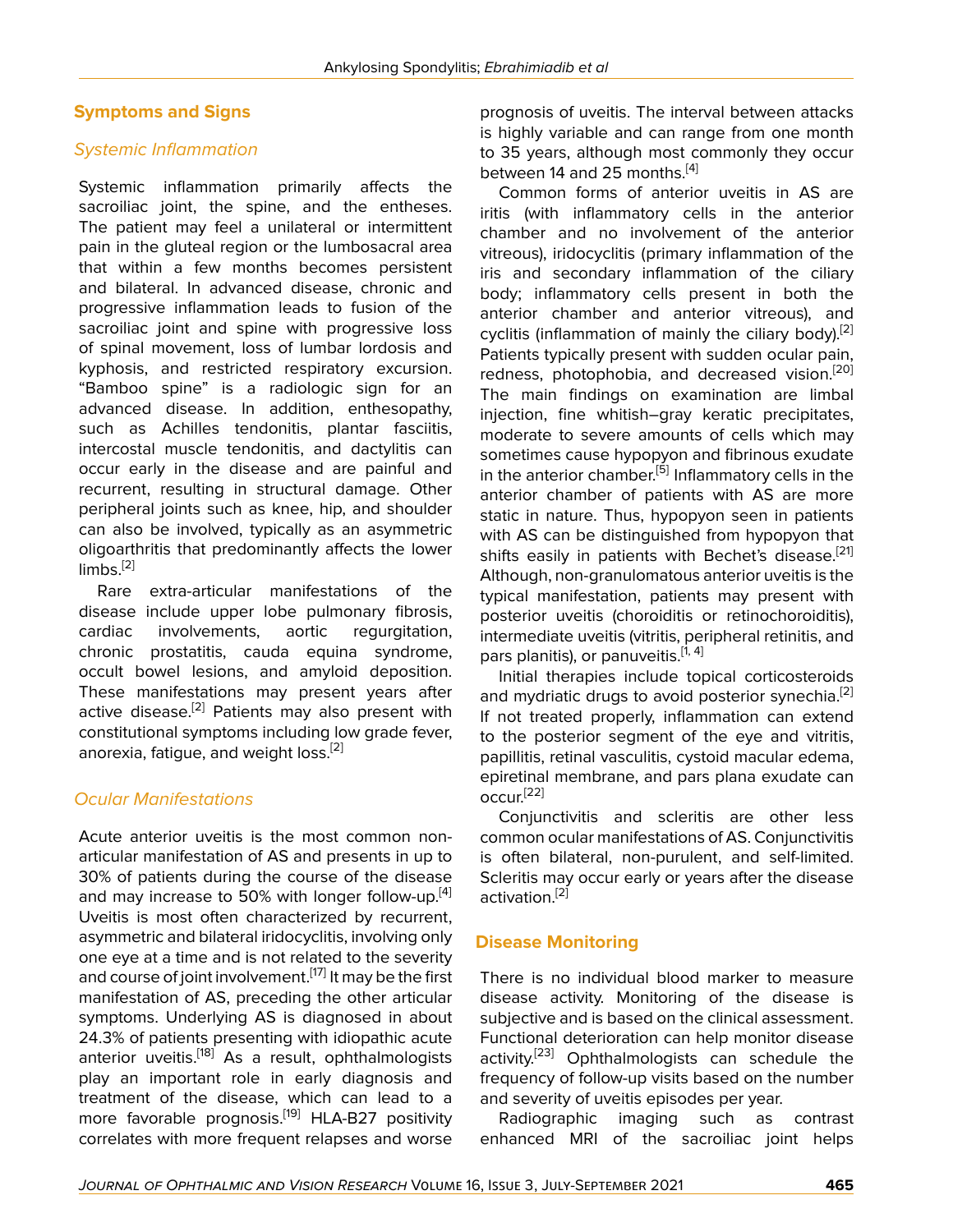in evaluating joint damage and gives further information about ongoing inflammation. This information in addition to measuring serologic acute phase reactants, such as CRP and ESR, may be useful in monitoring disease activity and the potential for further damage to the sacroiliac ioint.<sup>[[23](#page-7-3)]</sup>

## **Risk Factors**

#### *Acquired*

Acquired risk factors that have been proposed include previous urogenital or GI infections. Previously implicated bacteria include Chlamydia trachomatis, gram-negative enterobacteria including Klebsiella, Salmonella, Yersinia, Shigella, and Campylobacter jejuni.<sup>[\[2\]](#page-6-1)</sup> Patients with spondyloarthropathy, especially male gender, have increased colonization of these bacteria and subsequently higher titers of related antibodies. Colonization of Klebsiella in the bowel has been shown to be associated with higher number of anterior uveitis episodes in these patients.[[14\]](#page-6-13)

# *Genetic*

The most important factor is the presence of HLA-B27 on the short arm of chromosome six. However, other genes that are believed to have a role in this disease are HLA-B60, HLA-B61, HLA-DR8, HLA-DRB1, and MICA (MHC class I chain-related gene  $A$ ). [[2](#page-6-1), [6,](#page-6-5) [7](#page-6-6), [9,](#page-6-8) [11\]](#page-6-10)

# **Treatment**

Acute episodes of anterior uveitis associated with AS respond well to frequent topical corticosteroids and cycloplegic agents for a short period of time. Most patients recover full vision within two months of resolution of a flare.<sup>[[4](#page-6-3)]</sup> Delayed or insufficient treatment makes uveitis more recalcitrant to therapy. Approximately 13–19% of patients are resistant to topical therapies, and often the disease in these patients becomes chronic.<sup>[[2](#page-6-1)]</sup> If topical therapies alone are not effective, periocular injection of triamcinolone (40 mg/ml), intraocular injection of corticosteroids, or a short course of systemic corticosteroid therapy may be necessary, particularly in cases complicated by cystoid macular edema.<sup>[\[1\]](#page-6-0)</sup>

Non-steroidal anti-inflammatory drugs (NSAIDs) or coxibs alleviate symptoms of inflammatory back pain and may have positive effects on uveitis attacks and provide the opportunity for steroidfree remission.[[24\]](#page-7-4) Coxibs carry less risk of GI sideeffects than NSAIDs and can be used in patients who are intolerant to NSAID therapy.<sup>[\[24\]](#page-7-4)</sup>

Disease-modifying Anti-Rheumatic Drugs (DMARDs) are a group of medications that are effective in inducing remission in AS. Sulfasalazine works by inhibiting the synthesis of prostaglandins. It has been used in recurrent acute anterior uveitis in AS, especially in patients with peripheral arthritis.<sup>[[2](#page-6-1)]</sup> It has been shown to reduce the number and severity of uveitis relapses.<sup>[\[20](#page-7-0)]</sup> Uveitis that is refractory to sulfasalazine may benefit from steroid-sparing immunosuppression which can decrease the number of flares. Methotrexate (7.5–25 mg), dosed weekly, and azathioprine (1–2 mg/kg), dosed daily, are two examples of immunosuppressive therapy that may be used for the uveitis associated with AS.<sup>[\[25](#page-7-5)]</sup>

Methotrexate is considered an anti-metabolite and works by competitively inhibiting dihydrofolate reductase (DHFR), ultimately interfering with DNA synthesis. The role of methotrexate on the natural course of uveitis is conflicting in the literature. Some studies report that it can reduce the number of uveitis relapses, while others refute its ability to modify the disease or reduce the uveitis crisis.<sup>[\[2,](#page-6-1) [25](#page-7-5), [26](#page-7-6)]</sup> Patients taking methotrexate or azathioprine must be monitored with questions about side effects and frequent blood tests.<sup>[\[25\]](#page-7-5)</sup>

In cases refractory or intolerable to NSAIDs, sulfasalazine and immunosuppressant drugs or in severe disease with extension of inflammation into the posterior segment, anti-TNF- $\alpha$  therapy is indicated.[\[27](#page-7-7)] Some authors even suggest that after failure of two trials of NSAIDs for more than three months or intolerable side-effects, therapy with TNF- $\alpha$  inhibitors should be initiated.<sup>[[27\]](#page-7-7)</sup>

Biologic agents, including TNF-α inhibitors, have revolutionized the treatment of spondyloarthropathies as they have been shown to modify the course of the disease and significantly reduce the rate of uveitis recurrences.<sup>[[4](#page-6-3)]</sup> TNF- $\alpha$ inhibitors consist of four monoclonal antibodies (adalimumab, certolizumab, golimumab, and infliximab) and one TNF-receptor fusion protein (etanercept). By binding to TNF-α, they prevent it from binding to lymphocyte Fc receptors.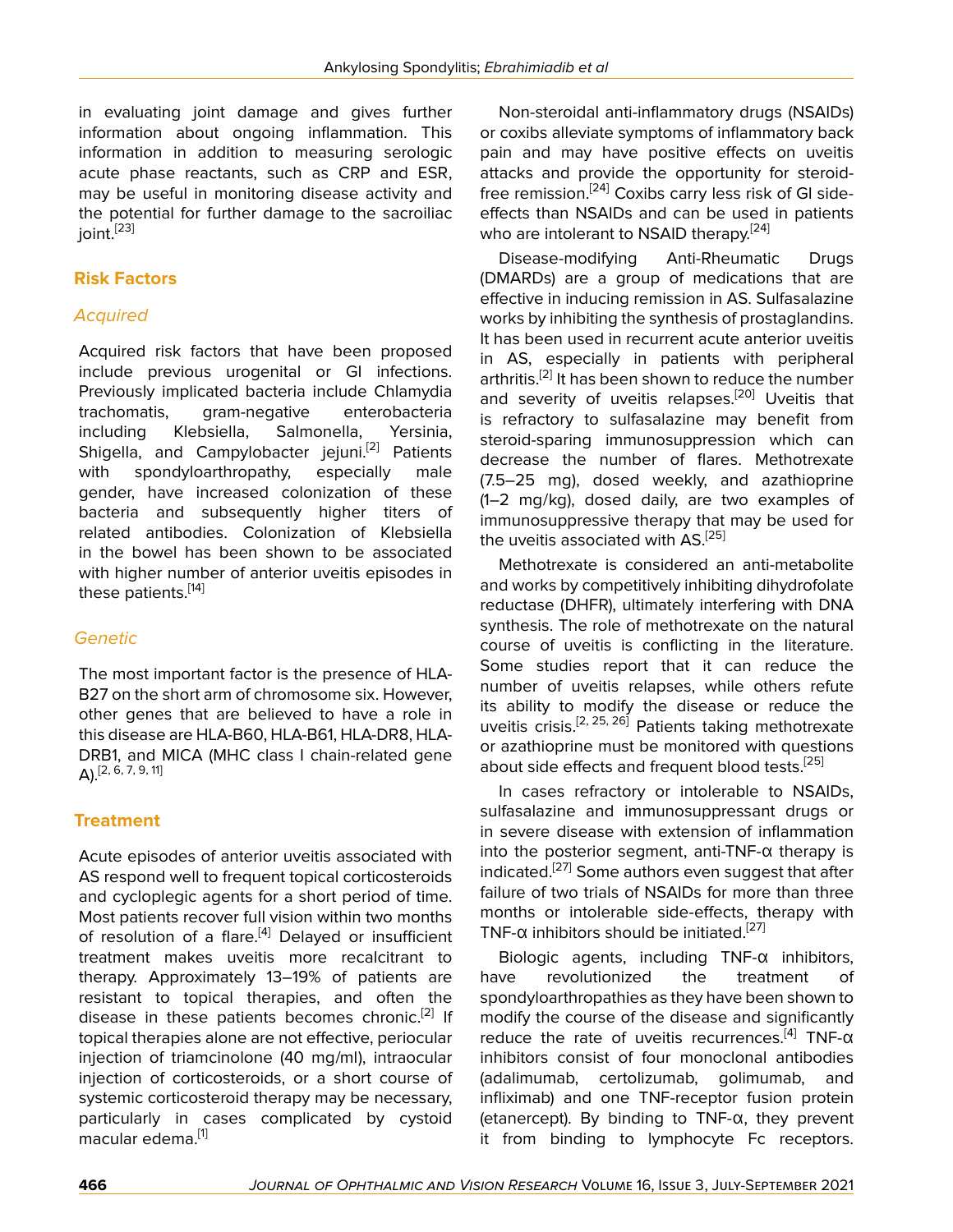Therefore, cellular immunity is suppressed. In addition to their rapid onset of action and promising results in modifying the inflammatory course of the disease, this class of medications has substantially contributed to improved joint mobility and visual recovery,<sup>[\[28](#page-7-8), [29](#page-7-9)]</sup> and can be used as monotherapy.<sup>[\[2\]](#page-6-1)</sup>

All four TNF-α antagonists have been proven to be equally effective in controlling the spinal manifestations of AS and uveitis; however, infliximab and adalimumab have been shown to be slightly more effective for the treatment of extra-spinal features of the disease including acute uveitis. These two agents, especially infliximab, significantly reduce the number of uveitis flare-ups.<sup>[\[30](#page-7-10)]</sup> However, their high cost and potential complications prevent them from being used as the first-line therapy in uveitis. Etanercept, although in the same overall class of medications, is not efficacious in the treatment of ocular inflammation and has been reported to paradoxically cause uveitis.[[10\]](#page-6-9)

Some potential side-effects of TNF-α antagonists include infection (particularly tuberculosis and histoplasmosis), exacerbation of demyelinating diseases, bilateral anterior optic neuropathy, and sudden death in patients with congestive heart failure.<sup>[[2](#page-6-1)]</sup>

Anti-IL-17 monoclonal antibodies have been approved for the treatment of AS; however, they are mostly effective for the joint manifestations rather than ocular inflammation.<sup>[[32\]](#page-7-11)</sup>

Functional impairment and pain are the two major areas that should also be addressed in the treatment of arthritis in AS. Depending on the joint involved, patients with AS need to undergo physical therapy to improve function and mobility. Patient education is critical. Posturing exercises, local heat, and job modification can help patients to maintain muscle strength and flexibility even with progression of ossification and ankyloses.<sup>[[33\]](#page-7-12)</sup>

Similar to other types of uveitis, patients may develop complications such as glaucoma and cataract which require surgical management.<sup>[[34](#page-7-13)]</sup> Trabeculectomy and Ahmed valve procedure are the most common surgeries performed for glaucoma, although valve surgery is usually preferred due to the propensity of these patients to scar.<sup>[[35\]](#page-7-14)</sup> Cataract extraction is often complex. Patients often have small pupils secondary to posterior synechia requiring lysis and pupil-dilating

devices at the time of surgery. Before proceeding with cataract surgery, the patient must be free of inflammation for at least three months and the surgeon should counsel the patient about the need for frequent corticosteroid drops and/or oral corticosteroids as well as topical NSAIDs before and after surgery.<sup>[\[36\]](#page-7-15)</sup> In rare cases of extension of inflammation to the vitreous cavity or vitreomacular traction, vitrectomy may be required.<sup>[\[37](#page-7-16)]</sup>

#### **Prognosis**

Long-term treatment with anti-inflammatory drugs is usually required in patients with AS. The goal of treatment is preserving the high quality of life with maximum function. Some risk factors for poor prognosis are as follows: involvement of peripheral joints, disease onset during youth, endless steroid therapy, and poor response to NSAIDs.<sup>[\[2\]](#page-6-1)</sup>

The prognosis of uveitis in AS is usually good except for refractory cases with involvement of the posterior segment. Most patients regain full vision in two months.<sup>[[4](#page-6-3)]</sup> Unfortunately, delayed and ineffective therapy of patients is very common. HLA-B27 positivity is associated with higher frequency of uveitis recurrence and therefore with worse visual prognosis.<sup>[\[4\]](#page-6-3)</sup> Early stages of sacroiliitis can be detected in about 63% of patients with acute anterior uveitis using sophisticated techniques of imaging such as bone scan.<sup>[\[30](#page-7-10)]</sup> This may allow a prompt diagnosis and earlier effective care.

The prognosis of joint involvement is also good; however, intermittent flare-ups between bouts of clinical remission can cause complete spinal ankylosis. Vertebral fusion, which includes the cervical region, results in severe kyphosis and limited mobility. This makes patients vulnerable to fracture even with trivial trauma. Hip and shoulder involvement require total joint replacement.<sup>[[2](#page-6-1)]</sup> These are important signs that the ophthalmologist should pay attention to in the evaluation of their patients.

Some patients remain in the "non-radiographic" phase for years. The major predictor of progression of disease from non-radiographic to radiographic stage is the amount of inflammation. Therefore, in patients with an elevated CRP and evidence of active inflammation in the sacroiliac joint detected by MRI, structural damage of the sacroiliac joint is more likely to occur.<sup>[[19,](#page-6-18) [31](#page-7-17)]</sup>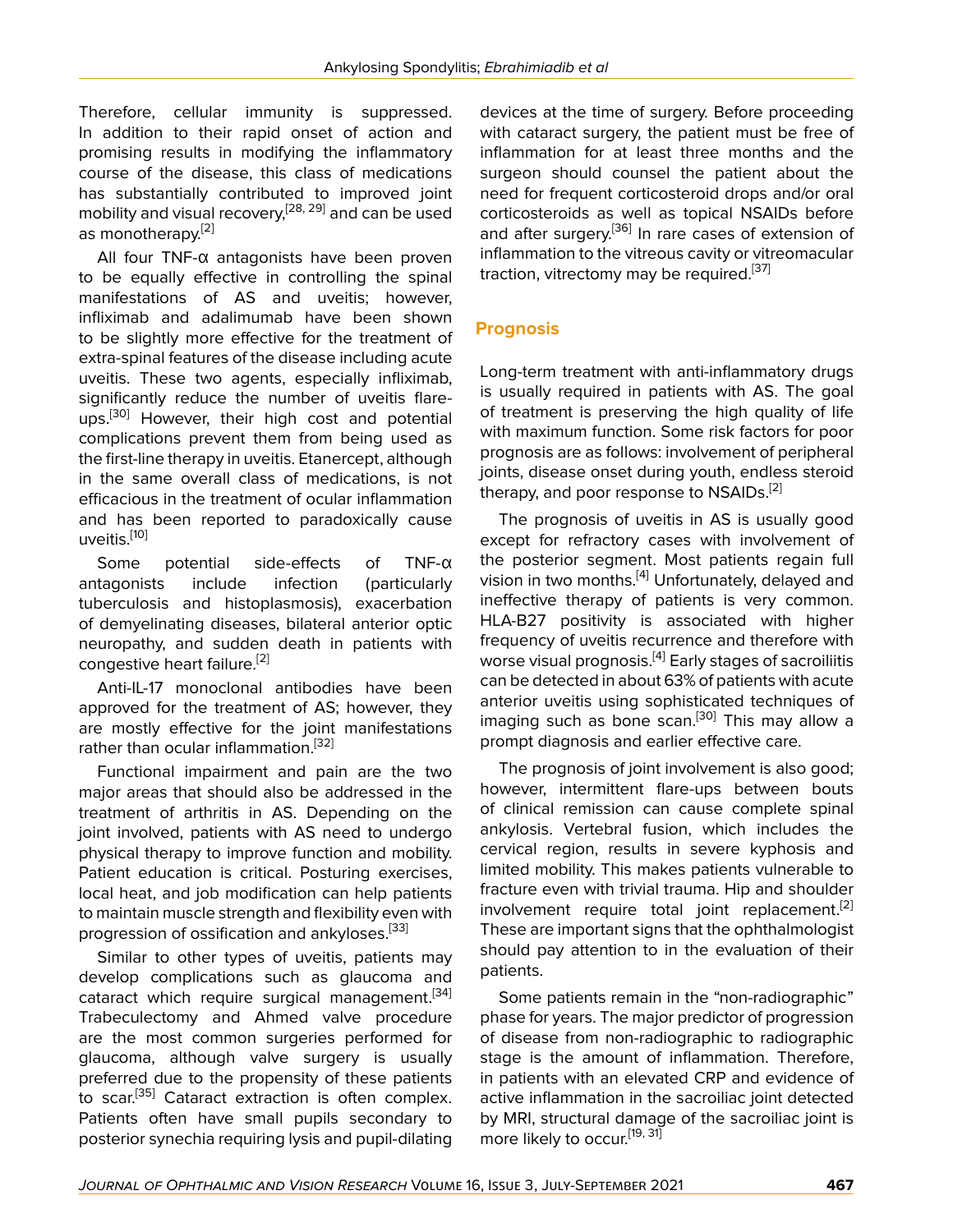## **Complications**

Complications can occur secondary to chronic and recurrent episodes of uveitis or delayed and insufficient treatment. Posterior synechia is the most common anterior segment complication (13–91%) followed by cataract (7–28%). This complication can make cataract surgery more complicated. Glaucoma, diffuse vitritis (the most common form of posterior segment involvement), as well as cystoid macular edema (the most common cause of visual impairment) are often observed.[\[18](#page-6-17)]

Cervical spinal subluxation, aortic regurgitation, respiratory failure, and amyloidosis are rare potentially fatal systemic complications of the disease.[[2](#page-6-1)]

#### **Future Directions**

NSAIDs and TNF-α antagonists are two mainstays of therapy in AS. TNF-α antagonists are the most effective agent in controlling inflammation, however, about 20–30% of patients are unresponsive to this class of drugs. Other new biologic response modifiers that target IL-23 or IL-17, especially IL-17, are being considered as an alternative to anti-TNF-α antagonists in treatment of seronegative spondyloarthropathies. Secukinumab is an example of anti-IL-17A monoclonal antibody that has shown promising results in these patients.<sup>[\[32](#page-7-11)]</sup> New therapies that may provide functional relief to patients are on the horizon. Further studies are expected to include ocular manifestations of the disease, as these can cause significant morbidity in patients with ankylosing spondyloarthropathies.

#### **Financial Support and Sponsorship**

Nil.

#### **Conflicts of Interest**

There are no conflicts of interest.

#### *REFERENCES*

<span id="page-6-0"></span>1. Gouveia EB, Elmann D, Morales MS. Ankylosing spondylitis and uveitis: overview. *Rev Bras Rheimatol* 2012;52:742– 756.

- <span id="page-6-1"></span>2. Khan MA. Spondyloarthropathies. *Rheum Dis Clin North Am* 1992;18:1–276.
- <span id="page-6-2"></span>3. Zochling J, Smith EU. Seronegative spondyloarthritis. *Best Pract Res Clin Rheumatol* 2010;24:747–756.
- <span id="page-6-3"></span>4. Chang JH. Acute anterior uveitis and HLA-B27. *Surv Ophthalmol* 2005;50:364–388.
- <span id="page-6-4"></span>5. Rosenbaum JT. Uveitis in spondyloarthritis including psoriatic arthritis, ankylosing spondylitis, and inflammatory bowel disease. *Clin Rheumatol* 2015;34:999–1002.
- <span id="page-6-5"></span>6. Brown MA, Wordsworth BP, Reveille JD. Genetics of ankylosing spondylitis. *Clin Exp Rheumatol* 2002;26:s43– s49.
- <span id="page-6-6"></span>7. Reveille JD. Genetics of spondyloarthritis – beyond the MHC. *Nat Rev Rheumatol* 2012;8:296–304.
- <span id="page-6-7"></span>8. El Mouraghi I, Quarour A, Ghozlani I, Collantes E, Solana R, El Maghraoui A. Polymorphisms of HLA-A, -B, -Cw and DRB1 antigens in Moroccan patients with ankylosing spondylitis and a comparison of clinical features with frequencies of HLA-B\*27. *Tissue Antigens* 2015;85:108– 116.
- <span id="page-6-8"></span>9. Reveille JD, Ball EJ, Khan MA. HLA-B27 and genetic predisposing factors in spondyloarthropathies. *Curr Opin Rheumatol* 2001;13:265–272.
- <span id="page-6-9"></span>10. Raffeiner B, Ometto F, Bemardi L, Botsios C, Punzi L. Inefficacy or paradoxical effect? Uveitis in ankylosing spondylitis treated with etanercept. *Case Rep Med* 2014;2014:471319.
- <span id="page-6-10"></span>11. Zhang Z1, Dai D, Yu K, Yuan F, Jin J, Ding L, et al. Association of HLA-B27 and ERAP1 with ankylosing spondylitis susceptibility in Beijing Han Chinese. *Tissue Antigen* 2014;83:324–329.
- <span id="page-6-11"></span>12. Van der Linden S, Valkenburg HA, Cats A. Evaluation of diagnostic criteria for ankylosing spondylitis. A proposal for modification of the New York criteria. *Arthritis Rheum* 1984;27:361–368.
- <span id="page-6-12"></span>13. Khan MA, Khan MK. Diagnostic value of HLA-B27 testing ankylosing spondylitis and Reiter's syndrome. *Ann Intern Med* 1982;96:70–76.
- <span id="page-6-13"></span>14. Rosenbaum JT, Davey MP. Time for a gut check: evidence for the hypothesis that HLA-B27 predisposes to ankylosing spondylitis by altering the microbiome. *Arthritis Rhuem* 2011;63:3195–3198.
- <span id="page-6-14"></span>15. Haroon M, O'Rourke M, Ramasamy P, Murphy CC, FitzGerald O. A novel evidence-based detection of undiagnosed spondyloarthritis in patients presenting with acute anterior uveitis: the DUET (Dublin Uveitis Evaluation Tool). *Ann Rheum Dis* 2015;74:1990–1995.
- <span id="page-6-15"></span>16. Bennett AN, McGonagle D, O'Connor P, Hensor EM, Sivera F, Coates LC, et al. Severity of baseline magnetic resonance imaging-evident sacroiliitis and HLA-B27 status in early inflammatory back pain predict radiographically evident ankylosing spondylitis at eight years. *Arthritis Rheum* 2008;58:3413–3418.
- <span id="page-6-16"></span>17. Rosenbaum JT. Characterization of uveitis associated with spondyloarthritis. *J Rheumatol* 1998;16:792–796.
- <span id="page-6-17"></span>18. Beckingsale AB, Davies J, Gibson JM, Rosenthal AR. Acute anterior uveitis, ankylosing spondylitis, back pain, and HLA-B27. *Br J Ophthalmol* 1984;68:741–745.
- <span id="page-6-18"></span>19. Reveille JD. Biomarkers for diagnosis, monitoring of progression, and treatment responses in ankylosing spondylitis and axial spondyloarthritis. *Clin Rheumatol* 2015;34:1009–1018.